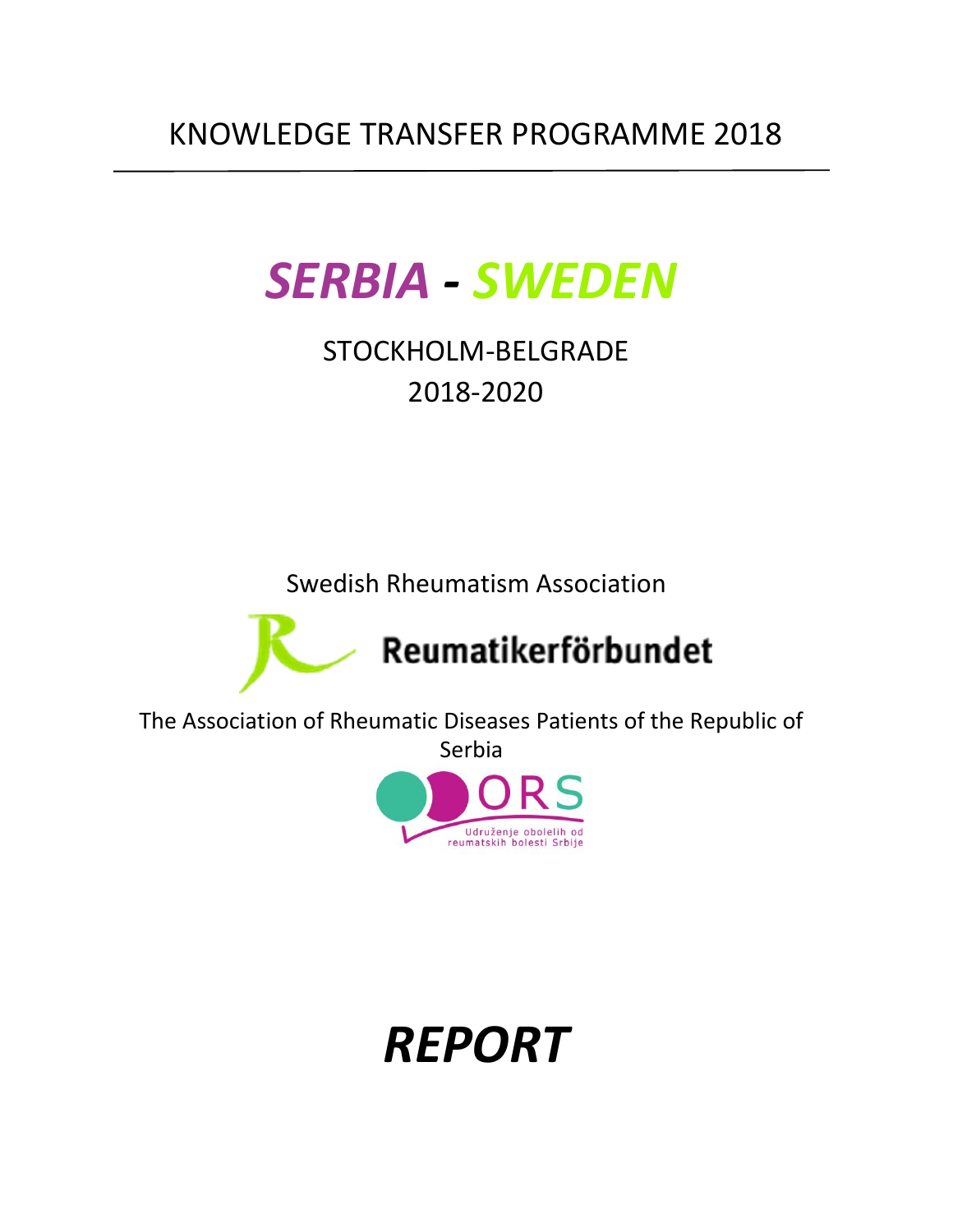#### **Background**

Since the establishment of ORS, we had been organising different activities for rheumatic diseases patients and their supporters within our four branches. In 2017 our organisation celebrated its 10<sup>th</sup> anniversary and we felt that there is a need to expand and improve our activities, learning from an organisation with a long tradition. We wanted to strengthen our position and to start reaching to another level – growing from a small to a medium-sized organisation in the following three years.

The main source of our income were the pharmaceutical companies (94%) until 2017. We wanted to reduce their contribution to our budget by 20% in the following three years.

We have established good cooperation with two medical high schools and we intended to consider cooperation with a medical faculty. We were keen to gain insight into the Patient Expert Programme (PEP) project that Swedish Rheumatism Association had developed and hoped to then begin and steadily develop successful cooperation with target institutions in Serbia in the following year. We wanted to improve the cooperation with medical faculties and become a part educational program. And the PEP was the best way to achieve this aim.

Through previous contacts with Swedish Rheumatism Association it was agreed that the

- $\triangleright$  Teaching organisation would be: Swedish Rheumatism Association (SRA), and the
- $\triangleright$  Learning organisation would be: The Association of Rheumatic Diseases Patients of the Republic of Serbia (ORS).

It was also agreed that Latvian Rheumatics Association should be involved in the project as learning/observing association, but they withdrew from the project because of a lack of resources.

#### What do we wanted to achieve – Aims

The aims of our knowledge transfer programme were for us to:

- 1. Fundraising
	- − Learn how to gather more voluntary contributions of money and other resources. Following the knowledge transfer visits we would organise a seminar to disseminate information with the representatives of all our branches. After the seminar our activists would have been trained to collect money for different activities. Those activities would attract more members and provide better life for people with RMDs.
- 2. Patient Expert Program
	- − Implement the Patient Expert Program. The implementation of this program would strengthen the connections with medical institutions, provide first-hand knowledge for future doctors,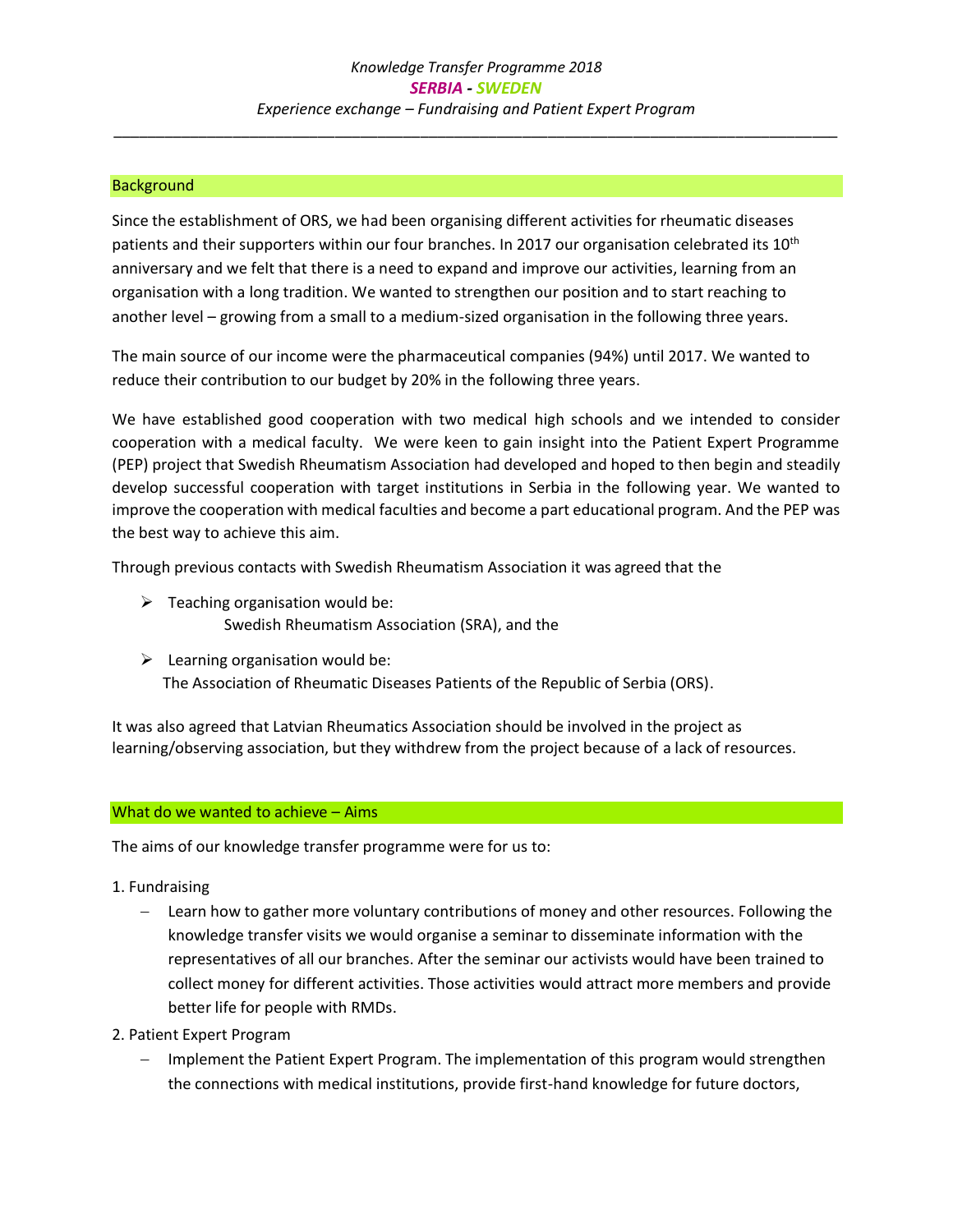- − provide better care for RMDs patients in the future. The PEP would allow the organisation to collaborate closer with the universities, the doctors, researchers, health professionals.
- 3. Cooperation among sister organisations

Develop strong relationships with the sisters EULAR organisations.

#### Implementation of the project

The implementation of the project had three phases:

- ➢ First phase Serbian delegation visited SRA in Stockholm,
- $\triangleright$  Second phase Swedish delegation to visit ORS in Belgrade, including two instructors who would teach our members,
- $\triangleright$  Third phase Instructors to come to Serbia to hold exams.

#### Implementation of the first phase

Serbian delegation including Mirjana Lapcevic, ORS President, Vera Govedarica, Marija Kosanovic and Nenad Nedic, all active members-volunteers of the association, visited SRA Central Office in Stockholm from 4 - 8 September 2018.

Our Swedish hosts offered an excellent, comprehensive and varied programme (included as Attachment A to this report).



*Our hosts showed us the Central Office's premises*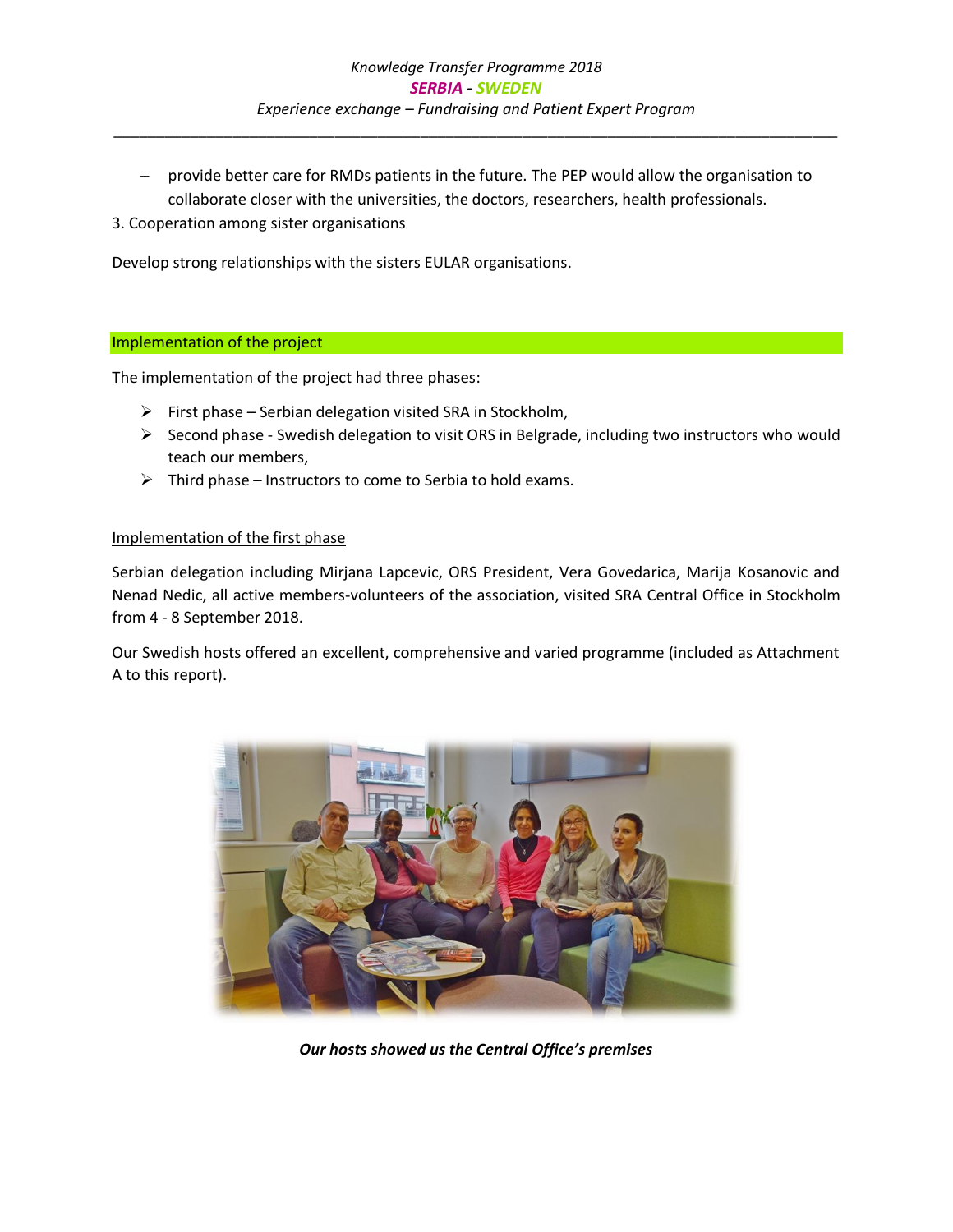The first day of the visit was reserved for the introductions of both associations looking for the similarities and differences in order to meet the aims of the project in a better way. We also had an opportunity to meet with the SRA CEO, Mr. Leif Salmonsson, as well as the other leading people at the Central Office. Annika Sjöberg delivered a lecture on Communication and Fundraising, while Eva-Maria Dufva talked about Lobbying.

Berryl Svanberg and Carina Thorstensson presented us with something completely new on the second day. Although the members of ORS are mostly affected by ostheoarthritis, we do not have specialised programmes for those people. So, we were interested in SRA's schools for ostheoarthritis and to learn more about educated persons who disseminate knowledge on this disease. Li Alemo Munters presented SRA's activities in the field of research and how the Swedish organization supports the researchers in rheumatology. We enjoyed the conversation with Ms. Lotta Haakansson, SRA President during the working lunch.



*The guests and the hosts from left to right:* 

*Top row:Tidiane Diao, Nenad Nedic, Carina Thorstensson, Marija Kosanovic, Vera Govedarica, Berryl Svanberg, Sitting: Mirjana Lapcevic, and Lotta Haakansson.*

On the third day we had an opportunity to get acquainted with the PEP project through lecture and demonstartion by Maria Nylander, the PEP instructor.

We also visited the Center of Rheumatology within the famous Karolinska Insitute. After visiting the rheumatology facilities, all our questions were answerd by Professor Aleksandra Antovic of the Rheumatology Center Stokholm. The added bonus was that Professor Antonovic was Serbian by birth and was able to explain in Serbian how the Swedish health system worked and answer the many questions we have had for her. This conversation helped us to understend the Swedish way of care for rheumatic patients in a better way and to see what we could improve in our country.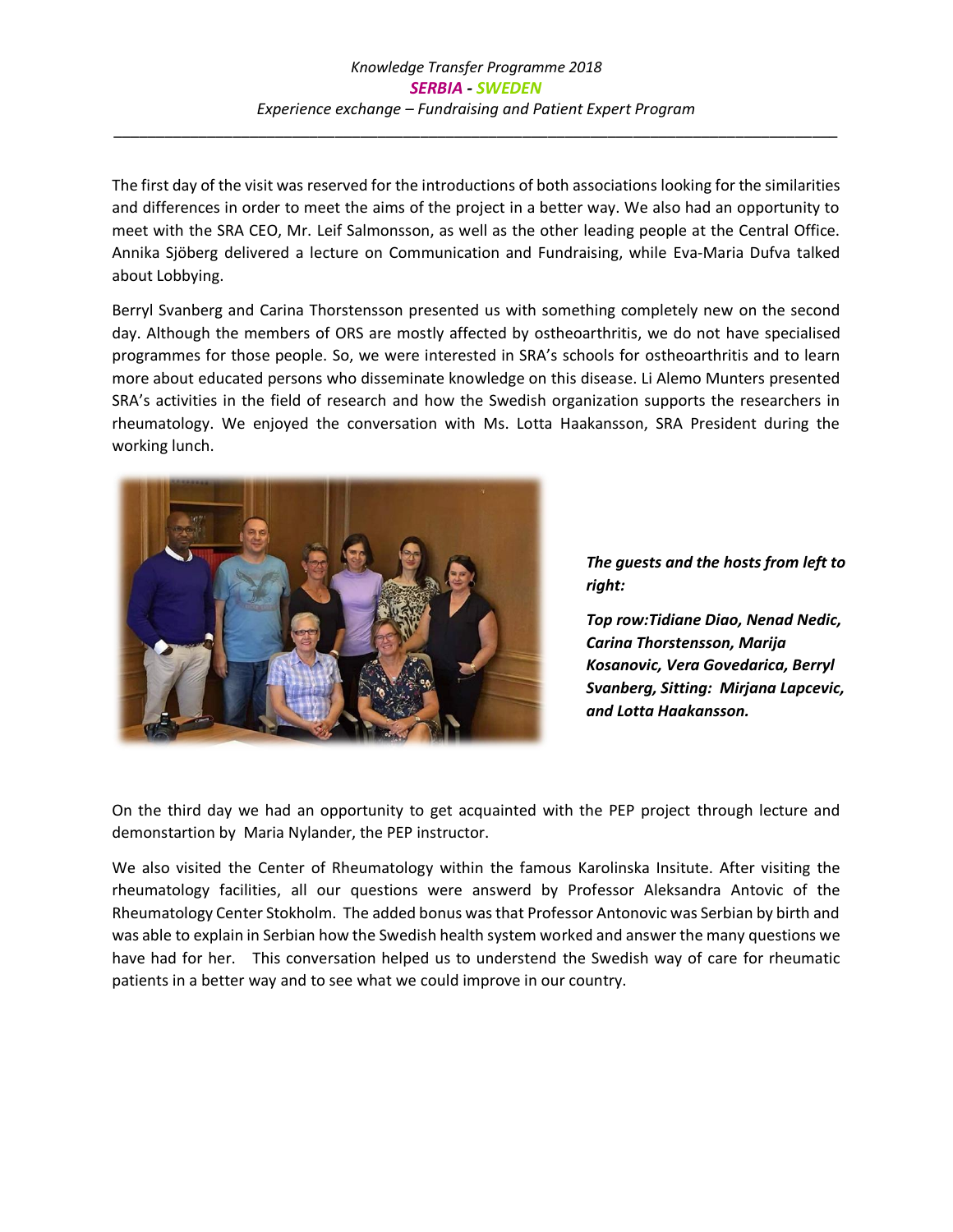

*"Thank You" to our hosts at the Rheumatology Center in Stockholm. The visit to this center was a very educational and enriching experience.*

On the last day we had an opportunity to see what new techologies are available in Sweden and what mobile phone? applications (apps) are used by the Swedish Health System. The lecture on the Membership Strategy followed, which was also a "new technology" for us because we do not have a strategy which is focussed only on membership. We have also got more information on the process of decision making within the SRA.



*We had a lot of opportunities to ask questions and to discuss different topics with our hosts.*

#### Implementation of the second phase

In this phase, four members of the Swedish organisation including Lotta Haakansson, SRA President, Maria Nylander, Ingrid Cederlund, both PEP Instructuors, and Nina Schwerin, SRA Interantional Coordinator, visited Serbia from 13-16 October 2019. During this phase six members of ORS, who are RA sufferers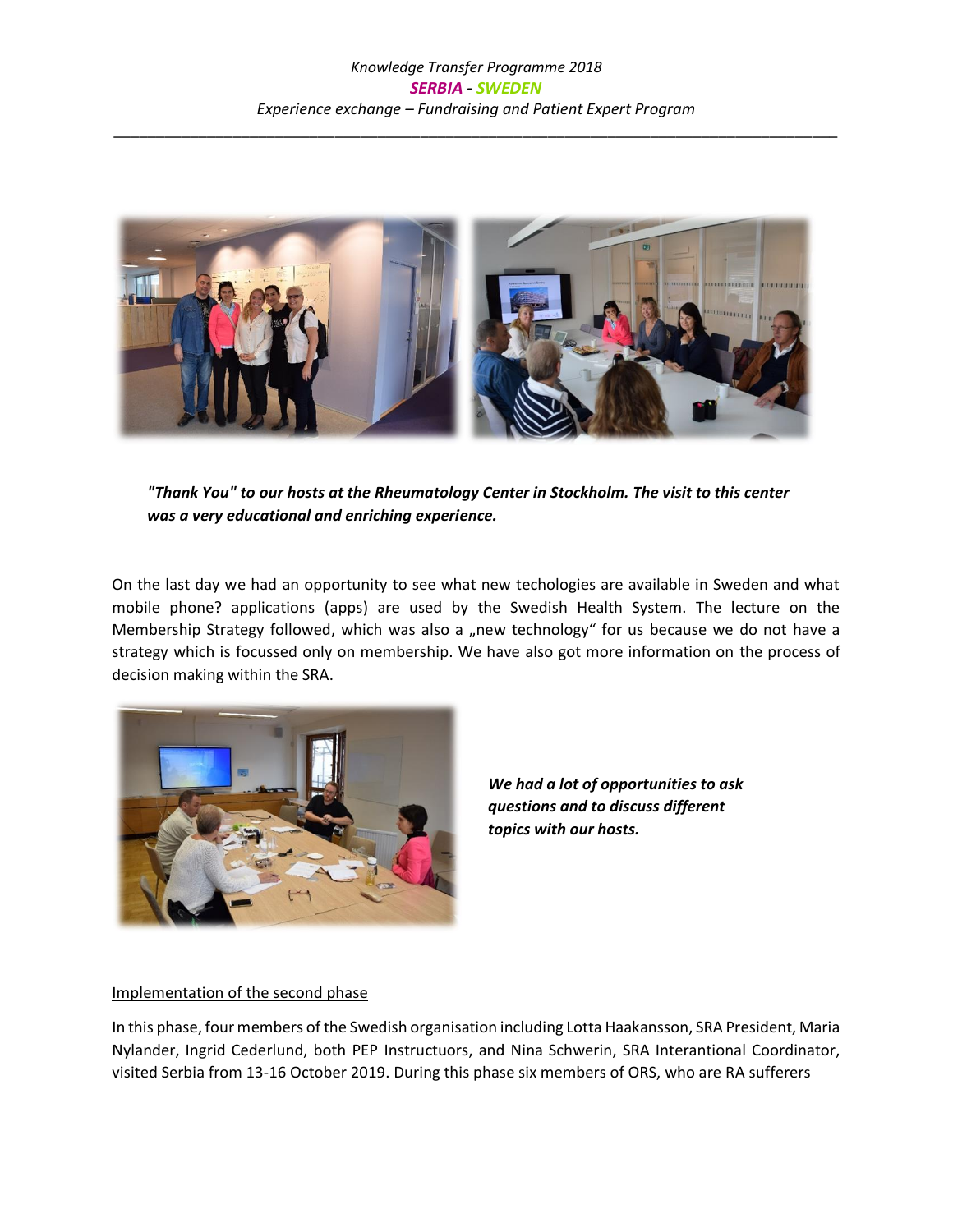themselves, were educated in order to become the Patient Expert's Partners. We also visited some relevant institutions lobbyng for the Patient Expert Programme.



The SRA delegation arrived into Belgrade late in the evening on the first day, so we started with the programme on the second day in the morning. Our guests were welcomed by Prof Nemanja Damjanov, MD PhD, Director of the Institute of Rheumatology, Prof Mirjana Sefik-Bukilica, MD PhD, President of Rheumatology Association of Serbia, as well as Mirjana Lapcevic MD, ORS President.

The educational lectures were held at the Institute of Rheumatology. Rheumatologist Dr Ivica Jeremic MD PhD, delivered a lecture on rheumatoid arthritis at the very beginning of the programme.





education and training.

A meeting at the Ministry of Health was followed by the meeting with the Dean of the Faculty of Medicine, University of Belgrade, Professor Nebojsa Lalic, MD PhD. Ms Lotta Haakansson helped us to present the project from the right angle to Professor Lalic who showed a great interest in the project and was very willing to find a model how to incorporate this programme into the future doctors'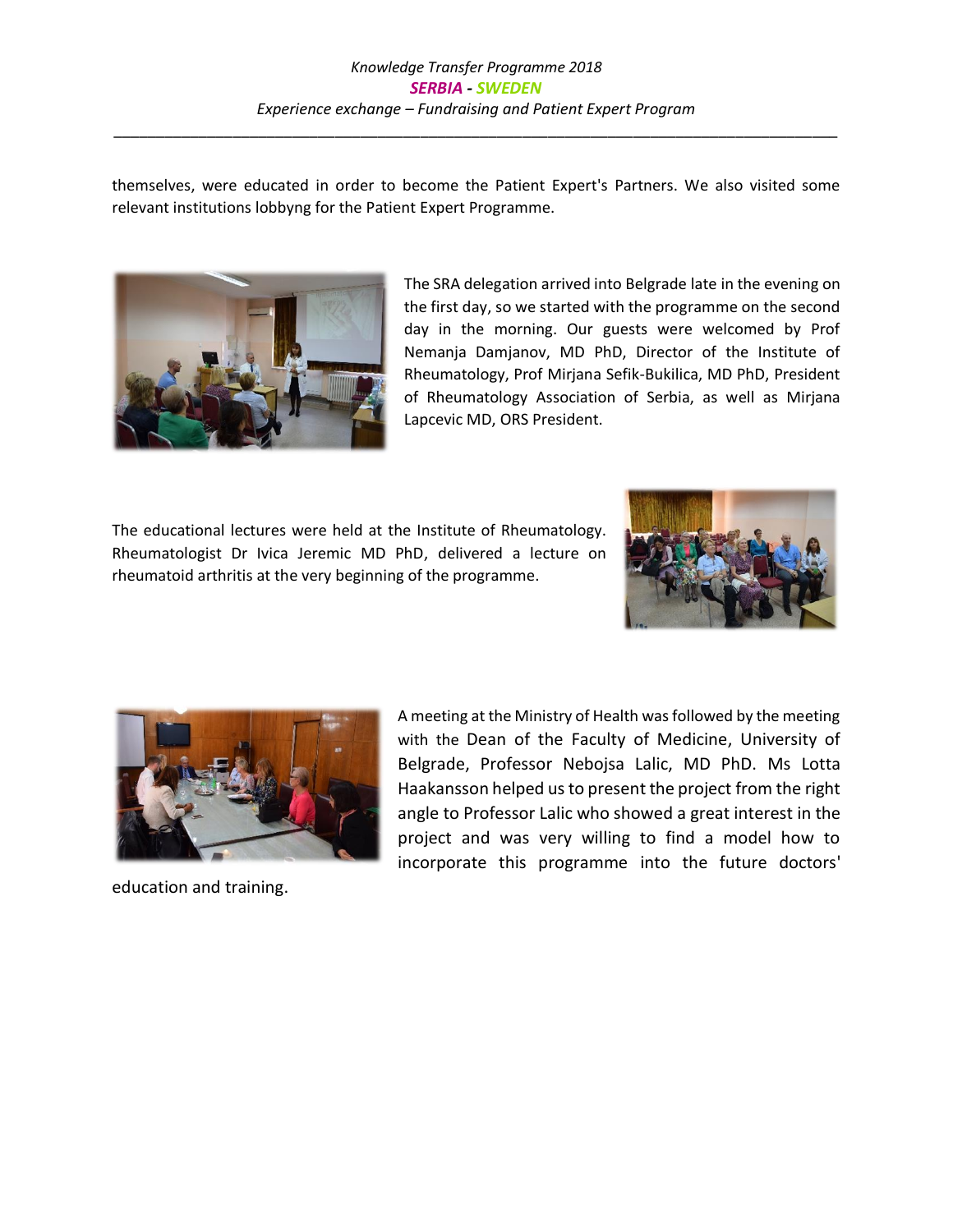

*The meeting with the Dean of Belgrade School of Medicine was a start of future cooperation.* 

The PEP education started in the afternoon of the second day and it was continued during the third day and the first half of the fourth day. The six members of our association, including Sonja Ilic, Sara Ivanovic, Marija Kosanovic, Nenad Nedic, Romana Popovic and Slavica Rakovic attended the course. The participants also received a previously translated film which illustrated what we should know in order to become the PEPs. Our Swedish colleagues sent us a manual to help us in the learning process. Maria and Ingrid answered all our questions very patiently and repeatedly practiced with us, so we were ready to start with learning and preparing ourselves for the exams. A detailed programme of this visit is included as the Attachment B of this report.

We agreed that the instructors would test our knowledge in January 2020.

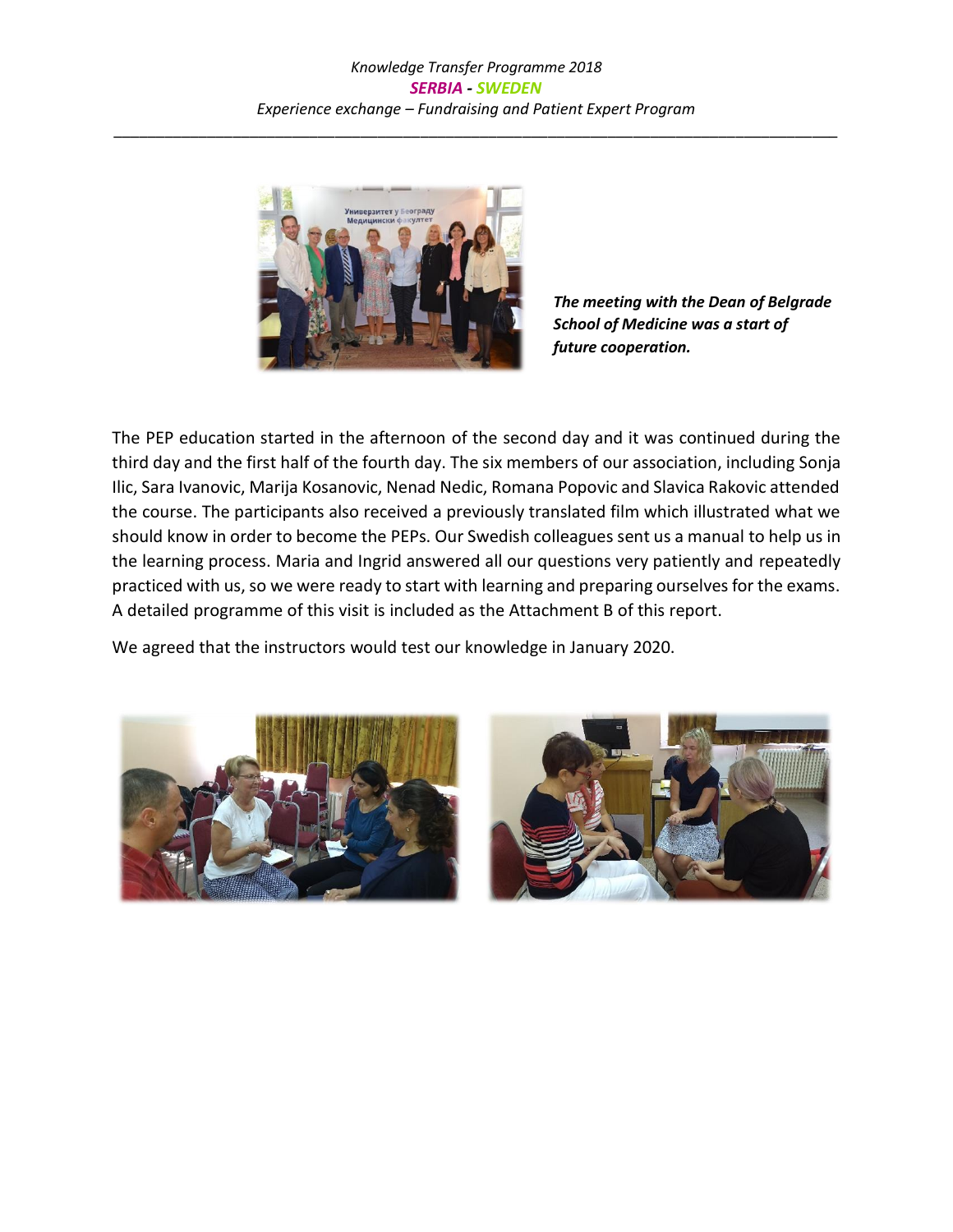#### *Our candidates were practicing together for the exams.*







#### Implementation of the third phase

The third and the last phase of the project was implemented from 23-26 January 2020. Two KTP instructors, Maria Nylander and Ingrid Cederlund, came to Serbia in oder to hold exams and give us some final advice before we start to work with the students.

All six candidates were ready for the exams as we had been practicing together during November and December. The instructors held the exams during the two days at the Institute of Rheumatology. At the end instructors were satisfied with our knowledge and approved for us to start educating students. The programme of the third phase of the project is included as Attachment C in this report.



*At the end of the project all six candidates passed exams in order to become the Patient Experts.*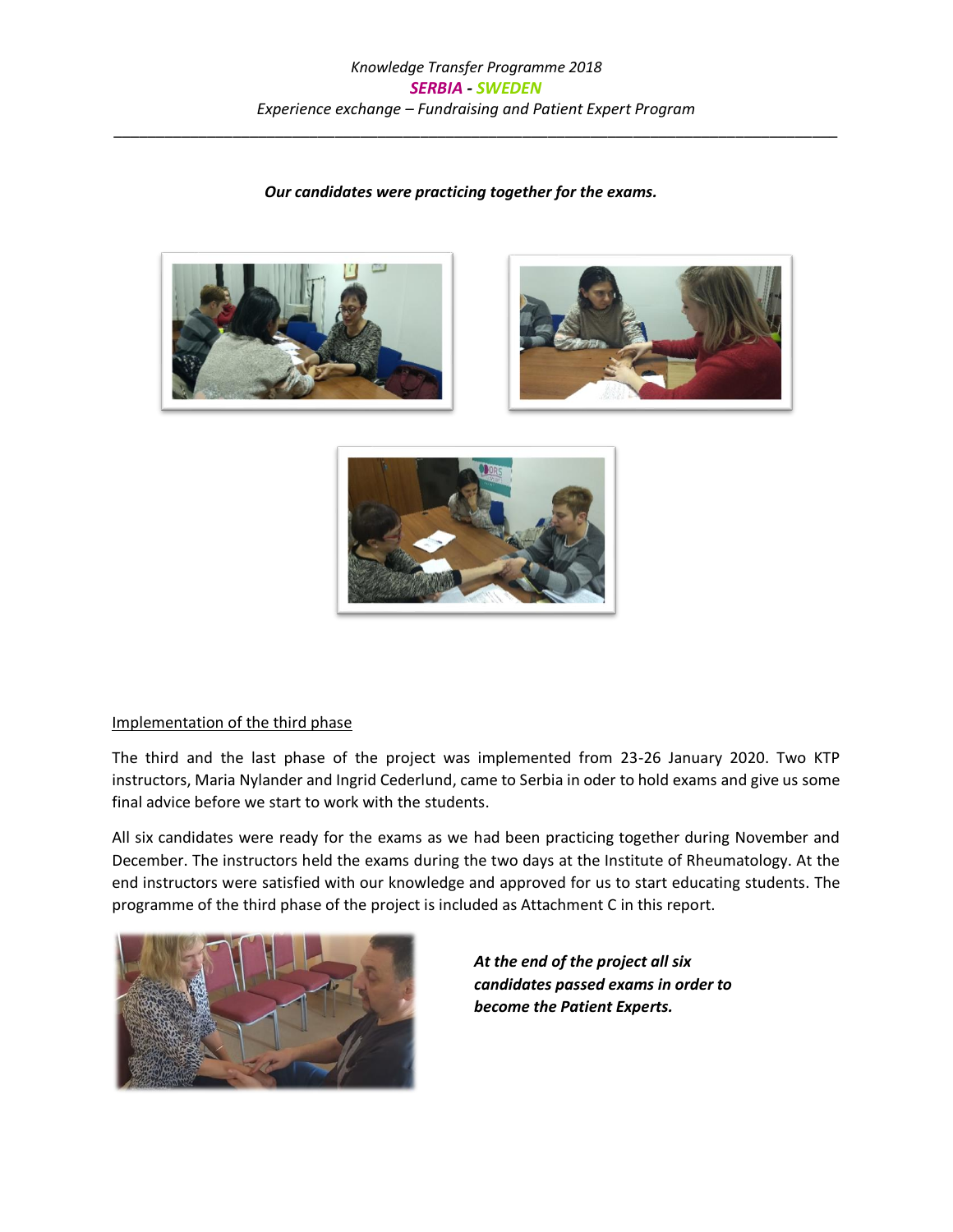#### Results of the project

In 2011, when we visited Deutsche Rheuma Liga, the "Patients Partners" project (a project similar to the PEP project in Sweden) was introduced to our delegation. We wanted to start this project then, but timing and circumstances were not right for it. In 2017 when we realised that the circumstances had changed, we applied for the EULAR KTP grant together with our Swedish colleagues in order to learn and later implement this project in Serbia. Once the grant was approved, we started to lobby very actively for the project. We met with approval by the Serbian Ministry of Health. At the same time that the project was starting, the Dean of the Faculty of Medicine in Belgrade was thinking about increasing patient involvement in teaching of students. The Swedish-Serbian delegation introduced the project to the Dean and to the Representative of the Students' Parliament. Both of them were interested in starting with the PEP project at the Belgrade Faculty of Medicine. The President of the Serbian Association of Rheumatologists also attended this meeting and supported the idea of the project. The only thing left to do was to find a proper model for the implementation of the project. After ORS' six activists passed the exam in order to become Patient Experts, the Department of Internal Medicine approved our involvement in education of future students. We will officially deliver our lecture within the 2020/21 school year, during the rheumatology week within the Internal Medicine subject. If this project provides good outcomes, we will be able to expand it to other universities in Serbia. This project will strengthen and deepen our cooperation with rheumatologists, and we also hope to create a fruitful collaboration with the professors at the Belgrade Faculty of Medicine. Through the involvement of patients in the education of medicine students, we are expecting that we will get well educated doctors and that they will make diagnosis more quickly and more successfully.

As we saw in Sweden, there were many programmes for the members with different diagnosis. The PEP project has been involving only the persons with rheumatoid arthritis in Serbia. Our return from Sweden was a starting point to think how to divide our members into several groups according to their diagnosis. We have now formed a few groups: a group for rheumatoid arthritis, a group for ankylosing spondylitis, a group for lupus. We are working on setting up a group for scleroderma and a group for psoriatic arthritis. We will measure quantity and quality of their activities in order to estimate how successful they are.

During our stay in Stockholm we were surprised to see that the Swedish patients could order their medication through an app. In Serbia the procedure for getting the biologics is pretty long and complicated. Through a conversation with our Swedish colleagues we decided to start lobbying for the simpler procedure. We know there is a long way in front of us, but we have started it and we won't give up. In the last two months our delegation had meetings with the representatives of the National Insurance Fund and Ministry of Health in order to ask for the change of procedure for getting the biologic therapy. Our issue is that our patients have to take a one-day sick leave from work every month in order to come to the hospital and get their therapies which they apply themselves at home anyway. In this way we are losing one of the main roles of the biologics - to enable sufferers to lead more productive lives and in the process reduce the number of sick leave days. We hope that, after this procedure is changed, they will be able to get the medications at a pharmacy with the referral by a GP/rheumatologist only once in six months. The officials at the Ministry of Health advised us how to reach this goal at the meeting last week.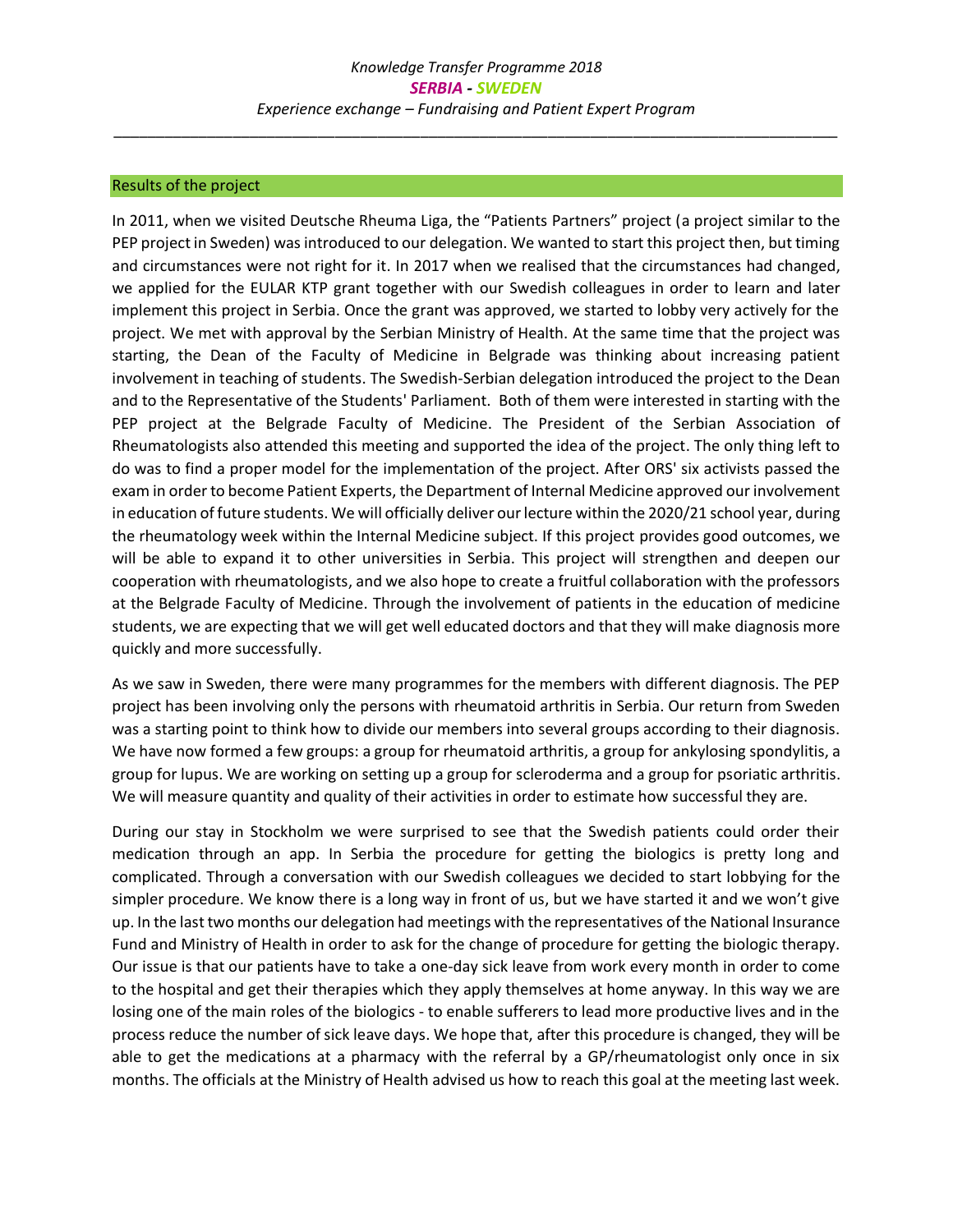\_\_\_\_\_\_\_\_\_\_\_\_\_\_\_\_\_\_\_\_\_\_\_\_\_\_\_\_\_\_\_\_\_\_\_\_\_\_\_\_\_\_\_\_\_\_\_\_\_\_\_\_\_\_\_\_\_\_\_\_\_\_\_\_\_\_\_\_\_\_\_\_\_\_\_\_\_\_\_\_\_\_\_\_\_ We hope that our actions and representations will be successful and we will be provided with a simpler and cheaper procedure.

One of our main aims for this project was to reduce the contribution of pharmaceutical companies to our budget. In 2017 this contribution was 93%. During the last two years the contribution of pharmaceutical companies was reduced as planned. In 2018 it was 72.33% and in 2019 77.69% which means that it was reduced by more than 15 % for the last two years.

After our return from Sweden, we organised a meeting with the ORS Board members and the presidents of our four branches in order to share knowledge and experience that we had gathered during our visit to SRA. The presidents from the other cities were very interested to start the PEP project at the universities in their towns. They have supported the idea of forming the groups for our members with different diagnosis, organising the ORS members at the local level. We are also planning to share our experience from Sweden as a lecture at the annual national Congress.

We would like to thank the European League Against Rheumatism for supporting us through the Knowledge Transfer Programme and enabling us to visit the Swedish Rheumatism Association. This visit will help us to become pioneers in education of future doctors in our country. We would also like to thank the Swedish Rheumatism Association, the SRA President Ms. Lotta Haakansson, all the staff at the SRA Central Office and our instructors Maria Nylander and Ingrid Cederlund for all the good will, kindness and great efforts they made to teach us, support us and lobby on our behalf. Thanks also goes to Nina Schwerin and Tidiane Diao who have provided administrative support and helped us to make this project so informative, educational, enjoyable and memorable. Last but not least, we express our deep gratitude to the Institute for Rheumatology in Belgrade, and in particular, its Director, Professor Nemanja Damjanov, for the tireless support, understanding and partnership on this project.

#### Marija Kosanovic

For The Association of Rheumatic Diseases Patients of the Republic of Serbia (ORS)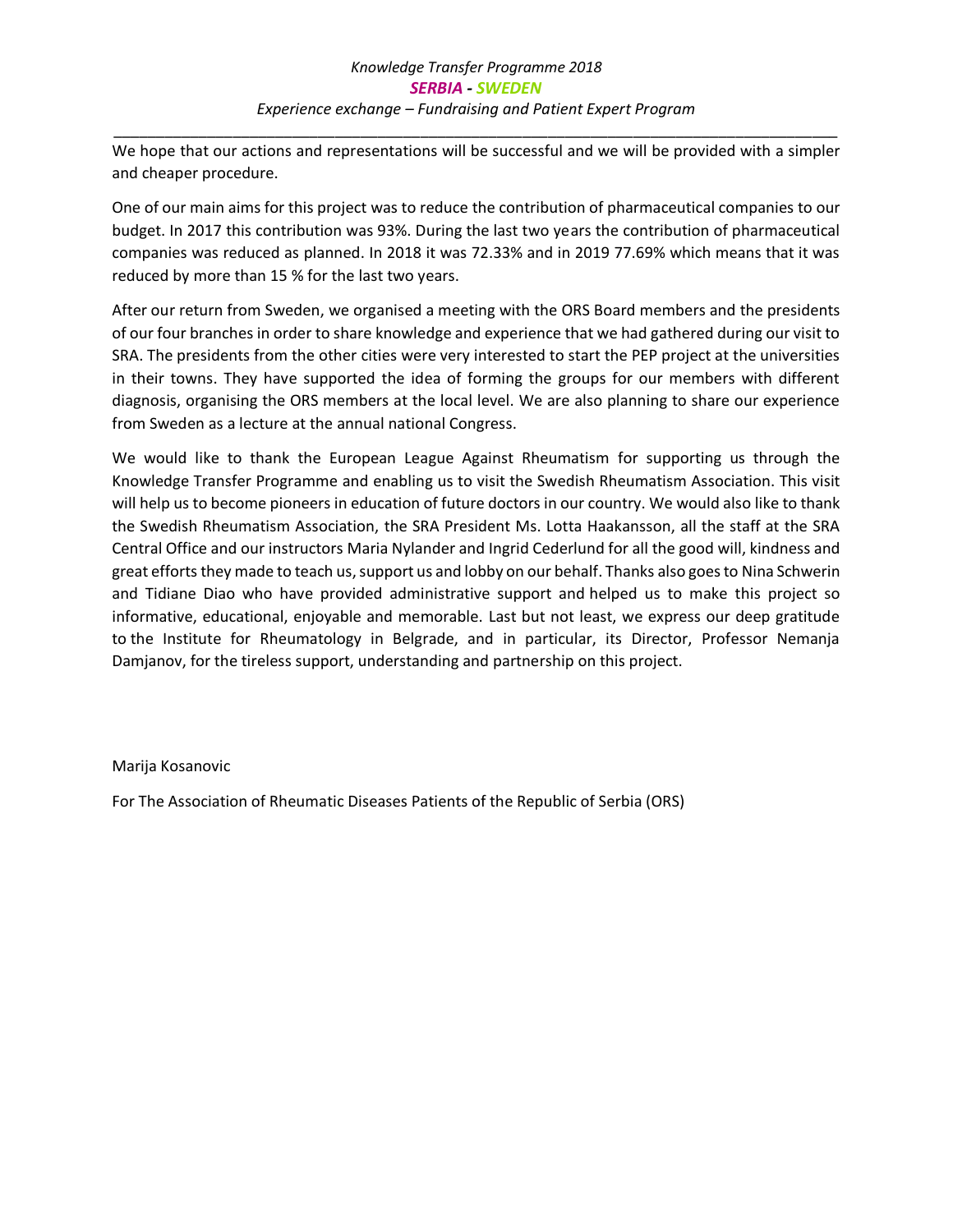## **Attachment A**

## **Exchange program Serbia – Sweden 2018**

## **Visit to Stockholm: 04-08/September 2018**

- **4 th of September**:
	- Arrival /Hotel
	- Lunch  $(11.30 12.30)$
	- Welcome by CEO Leif Salmonsson (13.00 13-15)
	- Presentation of ORS (13.15 14.00)
	- Presentation of the SRA ( 14.00 15.00)
	- Annika Sjöberg, chief (14.30 15.00)
	- Eva-Maria Dufva, chief,  $(15 15.30)$
- **5 th of September (lecturers Berryl Svanberg & Carina Thorstensson)**
	- Lecture (Patientskolor) fruits and fika/coffee (09.00 11.30)
	- Lunch with the CEO and President of the SRA(11.30 13.00)
	- Lecture (Patientskolor) fruits and fika/ coffee (13.00 -15.00)
	- Research and PRP: Li Alemo Munters, chief (15.00 16.00)
- **6 th of September (lecturers Maria Nylander, Helena Bäckafall & Agneta Smith Johansson)**
	- Lecture ( Patient Partners Program) fruits and fika/coffee (09.00 11.30)
	- Lunch  $(11.30 13.00)$
	- Visit to the center of Rheumatology (13.00 15.30)
	- Back to hotel for rest
- **7 th of September**
	- Erik S: "New technologies for a better health" (9.30 10.30)
	- Johan H: "Membership" (10.30 11.30)
	- Lunch  $(11.30 13.00)$
	- Norah Avielle "The decision process within the SRA" 13.00 13.30
- **8 th of September**
	- **Departure**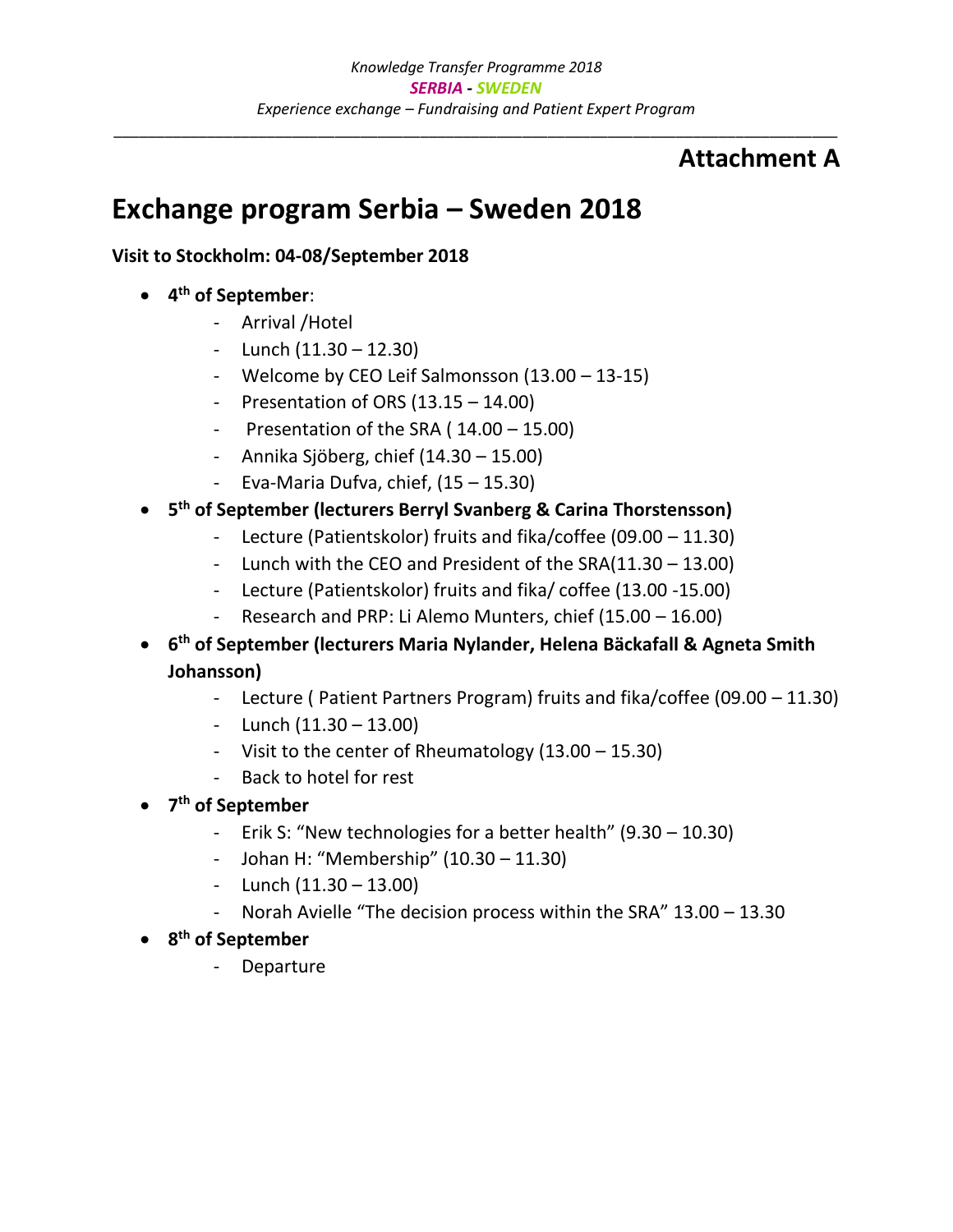## **Attachment B**





## **KNOWLEDGE TRANSFER PROGRAMME 2019**

## **SWEDEN – SERBIA**

## **Programme of the Reumatiker FOrbundet visit to ORS**

## **Belgrade, Serbia**

## **13-16 October 2019**

Sunday, 13<sup>th</sup> October

- 23.35 Arrival to Serbia
- 00.30 Arrival to hotel Rex

#### Monday, 14<sup>th</sup> October

- 09.00-10.00 Lecture, Ivica Jeremic, MD, PhD, Institute of Rheumatology in Belgrade
- 10.00-10.45 Patient Expert Programme
- 10.45-11.15 Refreshments
- 11.15 Transfer to the Ministry
- 12.00-13.00 Meeting with Dr Vesna Knjeginjić, Assistant to the Minister of Health
- 13.00-14.00 Transfer to the Medicine Faculty
- 14.30-15.30 Meeting with Prof Nebojša Lalić, Dean of the Medical Faculty
- 15.45-16.15 Refreshments
- 16.15-18.15 Patient Expert Programme
- 18.15-19.00 Free time
- 19.30-22.00 Dinner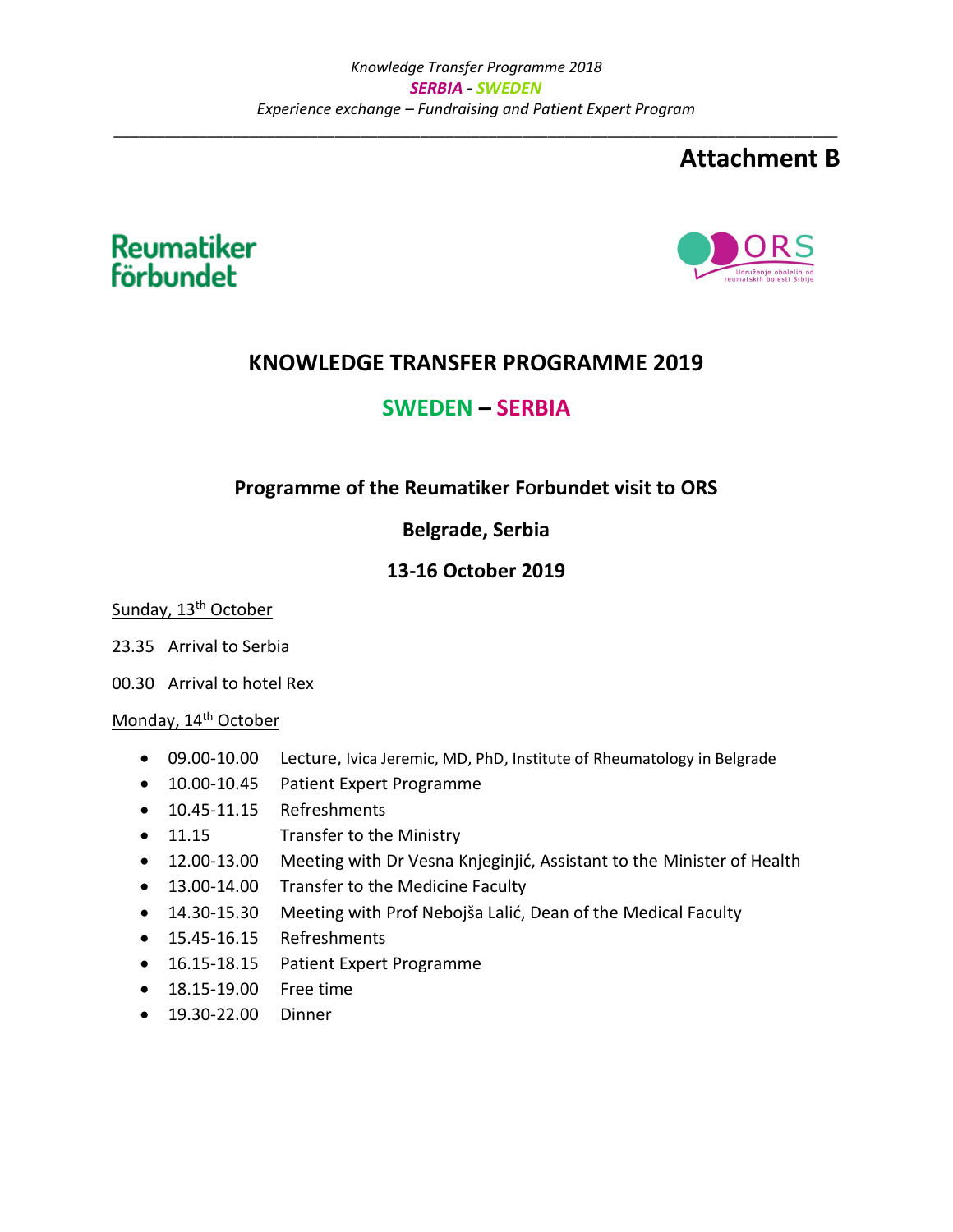## Tuesday, 15<sup>th</sup> October

- 9.00-9.30 Visit to the Institute of Rheumatology
- 09.45-11.15 Patient Expert Programme
- 11.15-11.30 Coffee break
- 11.30-13.00 Patient Expert Programme
- 13.30-14.30 Lunch
- 15.00-16.30 Patient Expert Programme
- 16.30-16.50 Coffee break
- 16.50-18.20 Patient Expert Programme
- 18.30 Free evening
- $\bullet$

## Wednesday, 16<sup>th</sup> October

- 08.30-11.00 Patient Expert Programme
- 12.00 Departure